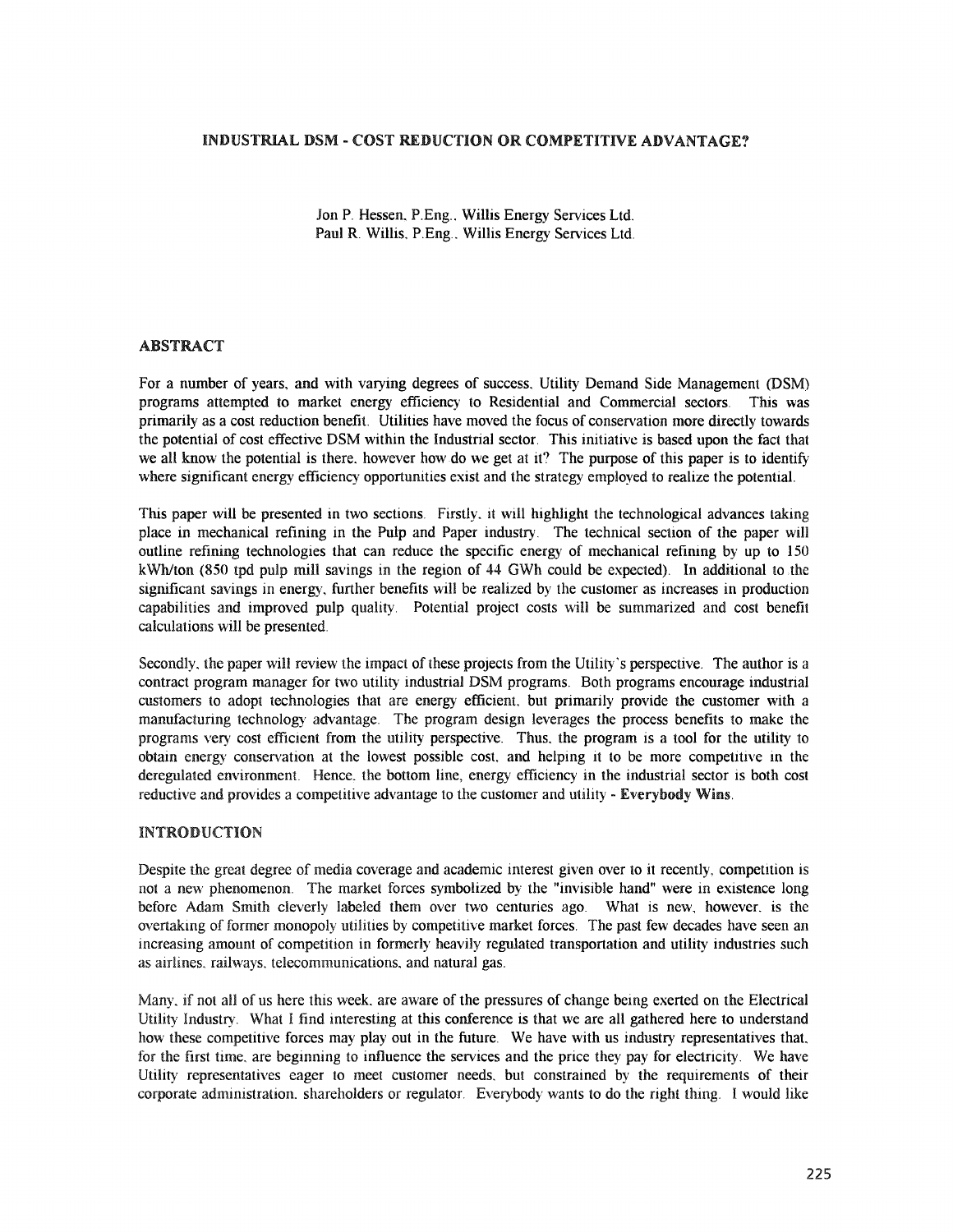to propose that unique Industrial DSM projects can meet both the objectives ofthe industrial customer and the Utility. Either party will have to give a little but both can end up with the win/win scenario that we all strive for in a good business relationship.

I would like to focus on the Utility industry pressures for one moment. In the Pacific Northwest, we are experiencing gas wholesale prices that have fallen nearly  $45\%$  over the last year. This places downward pressure on the cost of short term supply. The wholesale price of electricity has been correspondingly volatile with short term spot prices in the first quarter of 1995 in the 10 to 15 mil range. All of this is occurring at a time when the region continues to be in a firm deficit of 663 MW average for the 12 month period ending February 1995<sup>2</sup>. The utility industry is changing and many people think that it will be a price driven change. Deregulation is just around the corner, although re-regulation is maybe more appropriate. We wouldn't want to put lawyers out of business would we?

At the 1995 Canadian Pulp and Paper Association (CPPA) Joint Western Branches Technical Conference the theme of the conference was "Winning the Competitive Race". This puts the fear of the Utilities into perspective. The Pulp and Paper sector has long been in a competitive environment. This competition is not restricted to the land mass of North America.. this is a global competitive market place for pulp and paper products. It was stated by Mr. Douglas Whitehead.. President and CEO Fletcher Challenge Canada Limited<sup>3</sup>. There are four principle areas that the industry is noncompetitive and thus could determine the viability of the industry in Western Canada:

- $\circ$  Fiber Supply -"...for many decades the Canadian pulp and paper industry enjoyed a fibre supply that was both cheap and plentiful. Today that fibre supply has become scarce - and very expensive. In fact, our fibre costs in BC have pretty much doubled in the past 18 months. On a global basis, we have moved from a position in the lowest quartile to about the middle of the pack."
- Transportation "...another major cost that has been and will always remain a problem for BC producers. In all cases we are an expansive ocean voyage away from our major markets - the largest population centers such as Los Angles, New York, London and Tokyo."
- o Labor Cost ·..... high compared to our competitors. We need productivity improvernents.'~
- $\circ$  Plant Condition "...the age and scale of our plants creates serious problems. They are too old and too small. And, frankly, there are too many of them."

This is only one executive's view point. But, does it sound a great deal different from the type of forces acting on our own business? Let me summarize at this point with the conclusion of a seasoned executive in a competitive industry. "We've concluded we don't much like the commodity business. No matter how smart we are in managing the business, how diligent in battening down costs, we can no longer assume that we can manufacture commodity products at prices that compare with low cost producers around the world. So, we are getting out of the commodity business, to the best extent we can, and becoming a manufacturer of high value specialty products.  $4$  Given this conclusion from the pulp and paper sector, would this not apply to the utility industry? Will a place not remain for DSM as a value added specialty product and service?

## TECHNOLOGY OVERVIEW

Thankfully\_I have been spared the responsibility of detailing all of the emerging technical changes in the mechanical pulp and paper sector. This has been professionally accomplished within the proceeding paper<sup>5</sup> by one of my fellow colleagues from Vancouver. This will enable me to focus my attention and your time to the second part of my topic, the impact of these projects from the perspective of the customer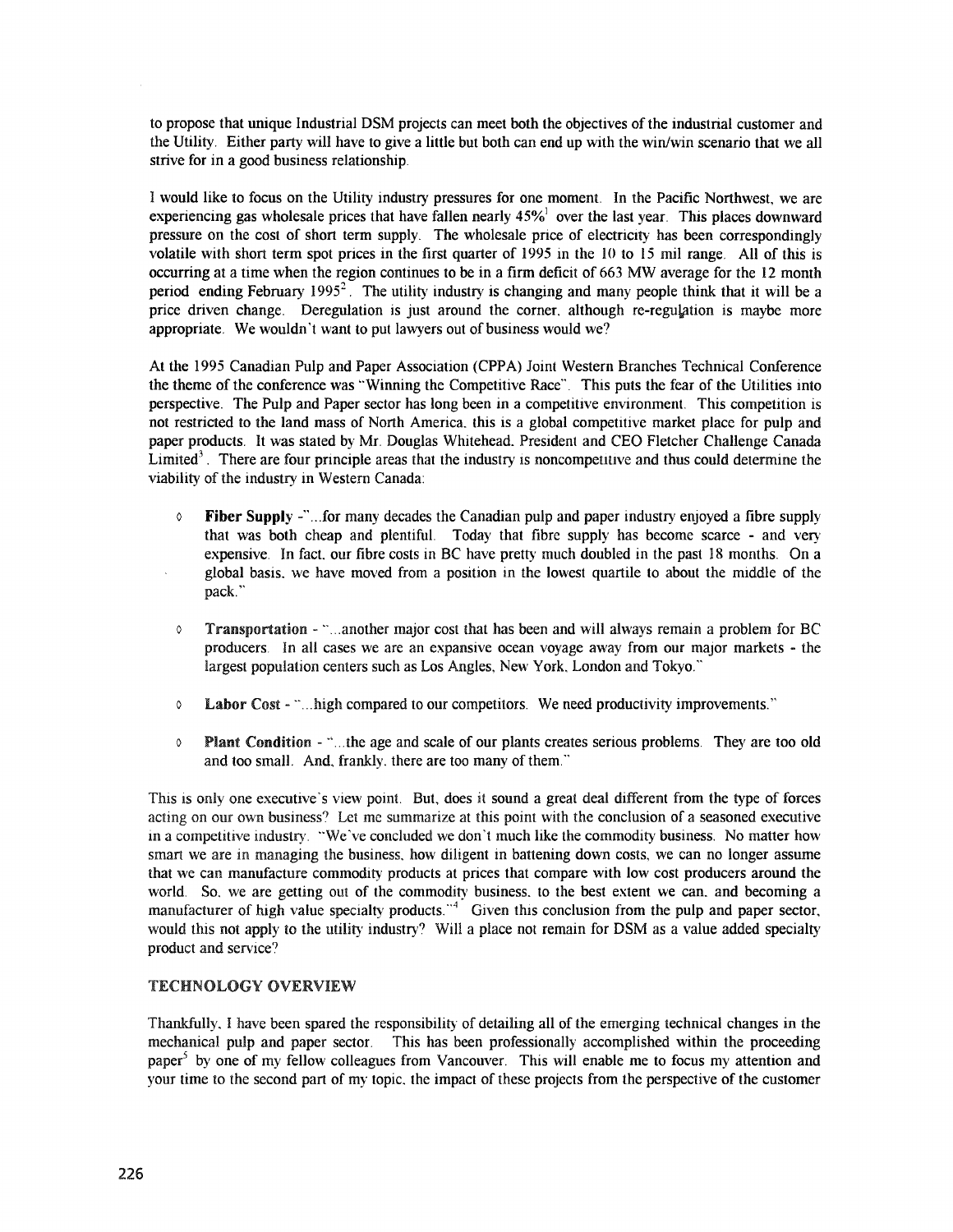and the Utility and how both partners can be winners. The technologies that are identified for energy efficiency improvements include the following:

- o chemical pretreatment
- o electron beam bombardment of chips
- o inlet or blowline consistency control
- o plate design
- o increased throughput
- o increased angular velocity
- o post refining
- o high consistency screening
- o thermopulping

#### CUSTOMER INVESTMENT, CRITERIA

It is becoming apparent that the era of the mega project is over. Many believe that no new mill will be built in future of BC. Currently, no new capacity is coming on stream any where in the world. a direct result of the slump in the industry during the early 1990's. It may well be another two years before new capacity is added globally. An example of the BC situation is an investor group, under the name of Orenda Forest Products. who has planned to build a stone ground wood mill in Northern BC for the last three years. It is recently rumored that this group had purchased the idled Avenor Inc's Gold River newsprint mill<sup>6</sup>. It is stated that Orenda purchased the  $200.000$  tpy mill by acquiring \$200 million debt for 25 cents on the dollar. This would go to show that Orenda increased their payback on this investment by four fold. Fletcher Challenge Canada are committed to fast payback projects and will look for projects in the  $$20 - $50$  million range<sup>7</sup>.

For many of us that work with utility DSM programs. the word payback is offered as a justification for the level of investment by the utility. We are comfortable with a range between one and three years. Fletcher Challenge have clearly demonstrated a commitment in this order of magnitude. I would expect the industry as a whole to not be a great deal different. The ground work for a partner to do business has been established.

# UTILITY INVESTMENT CRITERIA

With the specter of competition in the utility industry, the investment criteria have changed dramatically. Falling prices mean falling marginal costs. Correspondingly, cost effectiveness criteria are dramatically reduced. Simply stated. projects with long paybacks are no longer viable investments; something else the industry has in common with the pulp and paper sector. No longer can the new dam or nuclear power plant be guaranteed a rate of return. Will the customer load base be there to purchase the commodity in an deregulated business? We can speculate that we have two distinct groups with the same common goal. growth. diversity and a requirement for short payback projects.

### JOINT VENTURE PROGRAMS

Having given this brief overview of both industries, it would be apparent that these industries have many things in common: the need for change. and increased competitiveness. This can translate to a much overlooked opportunity and could well be a win/win situation for utilities and their large industrial customers. It may well be overlooked that participation in utility DSM programs could constitute such a partnership if the DSM program is structured correctly. We have already heard of many fine opportunities by our previous presenters. An example of such a joint venture is one created by Scott Paper and the Snohomish County Public Utility District. The utility has agreed to build for Scott, free of charge, a new power boiler and 45 MW turbo-generator; and to rebuild an existing recovery boiler at the tissue and market pulp mill. located at Everett, Washington. Scott's tasks are to oversee the construction and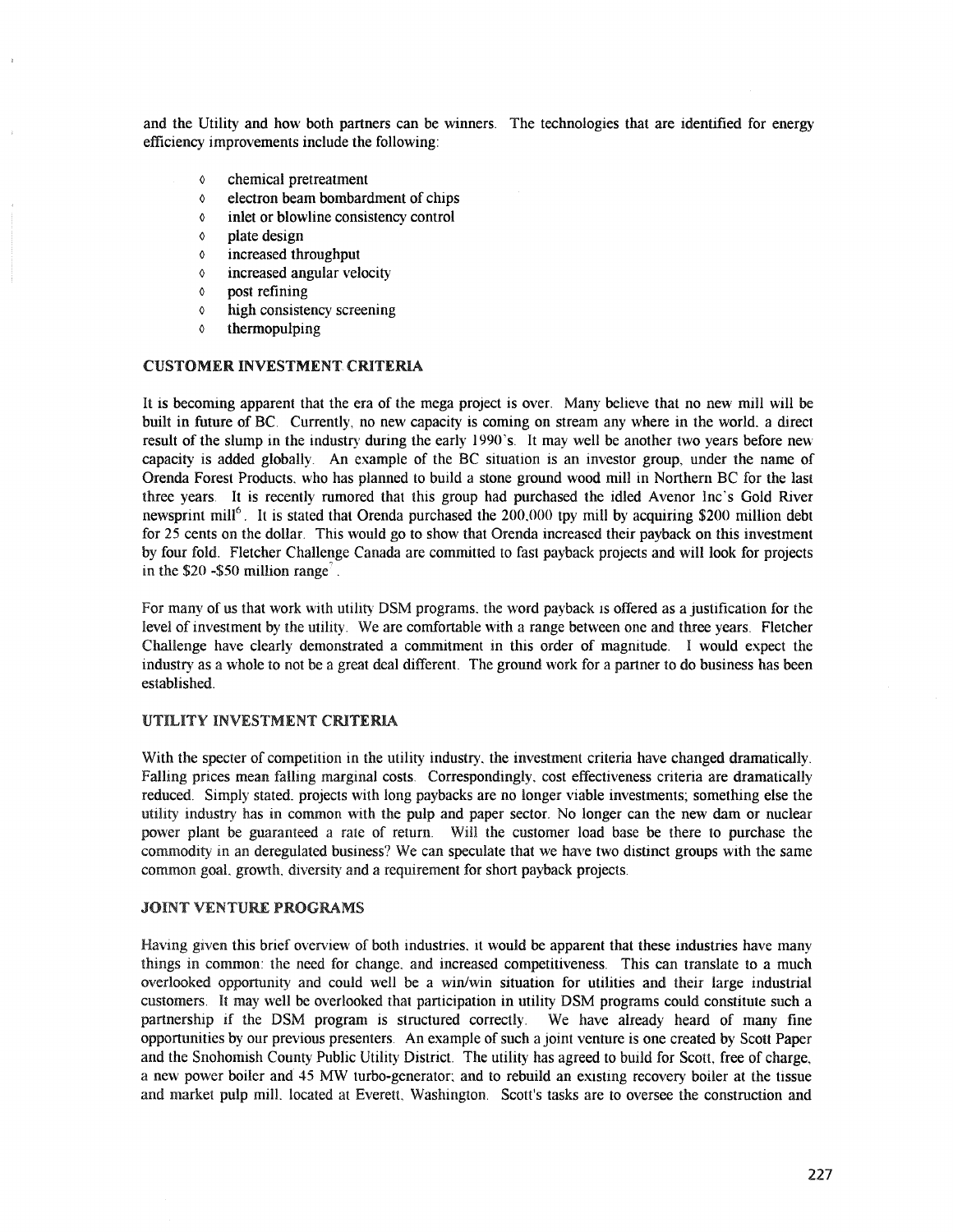operation of the facility., and will in turn receive the 180 tonnes per hour of steam which it will generate. The utility will retain ownership of the \$115 million dollar facility.<sup>8</sup>

## THE UTILITY DSM PROGRAM

I would like to suggest that we can operate DSM programs as joint ventures. This requires somewhat of a different culture from the one that has been typically employed to date by most utilities. Correspondingly, the customer will need to modify their expectations. Joint ventures require commitments from both parties, thus the no strings attached incentive check could well be memory of the past. Now it is quite likely that some may welcome this outcome. But those that have increased their competitive advantage through the utilization of Utility DSM programs., these customers may well not take so willIngly to new era. A balance in the middle ground could be the best compromise and acceptable to both parties.

Our host for this conference has proven that Industrial DSM is a low cost power source<sup>9</sup>. The characteristic of a successful Demand Side Management program for the pulp and paper customers is as follows:

- 1. A low cost to the utility on a per kWh basis because the margin of profit on a per kWh basis is small.
- 2. Assists the utility in keeping existing customers and adding additional ones.
- 3. Assists industrial customers to be more competitive.
- 4. Is allied with productivity and reliability improvements.
- 5. Is flexible., should be able to address the individual energy saving opportunities of each large customer.
- 6. Provide the utility with opportunities of providing custom services to its largest customers.

It is important to note that programs for the industrial sector have to be designed considerably different from programs for other sectors. The following quote describes the situation:

""Many utilities offer effective residential and commercial sector programs. These programs are able to achieve high participation rates and high levels of customer benefits and satisfaction. Because of these successes, industrial programs have been developed based on the same model. But success there has been harder to achieve, even though for years it has been recognized that this sector offers huge potential in terms of energy savings. Once lighting and motor programs have been implemented, the well seems to run dry. Why, then, has the industrial sector been such a difficult market to capture?<sup>10</sup>  $\cdot$ 

#### INTEREST BASED CONCEPT (A PROCESS IMPROVEMENT PROGRAM)

Process Improvement programs, have had substantial success in satisfying the characteristics mentioned above. They work with industrial customers to determine what is important to them and focus on that. Program design and marketing are undertaken from the customer's perspective., so the customer's needs become as important as the energy savings. The principle is simple: offer a product or a service that meets the needs and wants of your customer and you will be much more successful than if you have what you think is a terrific product which nobody wants to buy. Perhaps our traditional business activity of supplying energy from a monopoly position allowed us to forget this tenet of marketing, but for the less-traditional activity of DSM, and for the competitive utility industry structure of the future, it is essential<sup>11</sup>. Future DSM program will be driven by the market or regulators. If driven by the regulator, the emphasis of the utility will be minimizing costs. If driven by the market, the emphasis will be value added service. It is necessary to understand the market if you are to provide the valued service. Industrial customers (i.e. Pulp and Paper) typically have the following profile: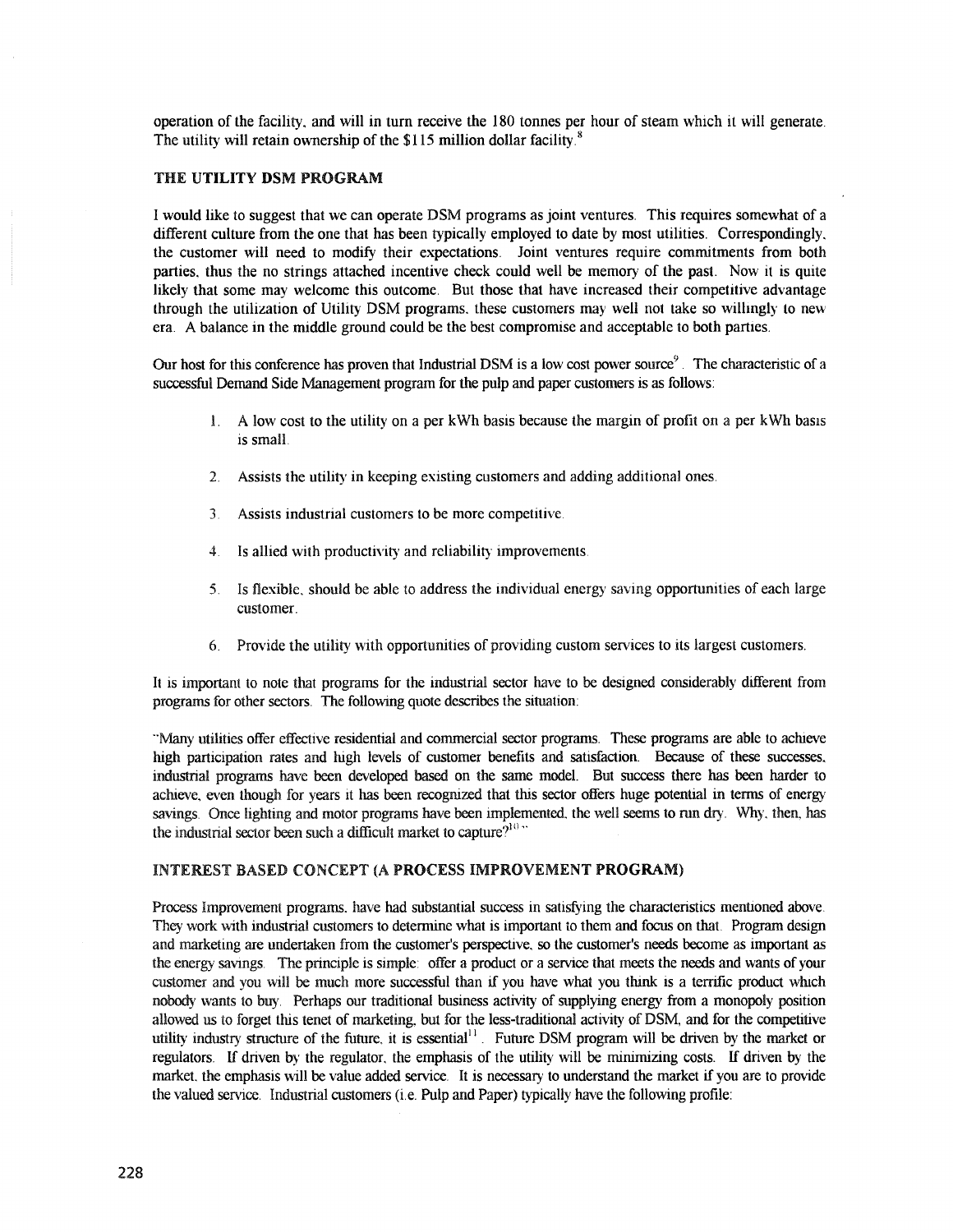- o High load factor
- o Require less transmission and distribution infrastructure costs
- o Often have unique service requirements (i.e. ability to start large motors)
- o Add or subtract capacity requirements to a system in large increments

These customers have the following requirements:

- o Reliable power
- o Demand competitive pricing
- o Dislike the concept of cross subsidization
- $\circ$  Dislike the perception of funding Residential DSM programs
- o Customized services

Correspondingly these customers have the following impact on the utility:

- o Profit margin on sales is usually low
- o Low administration and customer service cost per kWh sold
- o The customers that are the most likely to be lost to a competitor
- o Few customers represent large portion of revenue

A program that has the ability to meet the above characteristics as well as meeting the need of the utility is a prerequisite. The principles are simple: offer a customized program designed to meet the umque needs of the customer. Make no commitments to the level of funding that a project may receive and make it clear that each customer and project are unique and will be treated as such.

Willis have employed this particular philosophy both in Canada and the Untied States and it has proven to be successful. Both the customers that have participated and the Utilities have met their objectives at the lowest possible rate ofinvestment and corresponding impact to the ratepayer. The latter is becoming more important as competition impacts the market. Prices will falL justification for DSM will become harder and the only survivor will be the fittest. In the field of DSM, this is the industrial process related programs.

'This cost effectiveness can be demonstrated by looking in detail at anyone ofthe projects identified above. I will give an example<sup>1</sup> of how these pulp and paper technologies compare from a Utility perspective:

| <b>Total Project Cost</b>                 | \$10,500,000 |
|-------------------------------------------|--------------|
| <b>Estimated Energy Savings (GWh)</b>     | 110,000,000  |
| <b>Estimated Demand Savings (MW)</b>      | 12           |
| <b>Estimated Process or Other Savings</b> | \$37,000     |
| Simple Payback                            | 3.8 Years    |
| <b>Customer Requested Incentive</b>       | \$4,500,000  |
| Levelized Unit Program Cost (mils)        | 5.9          |
| Levelized Total Resources Cost (mils)     | 13.3         |
| Rate Impact Benefit/Cost Ratio            | 1.02         |
| Utility Benefit/Cost Ratio                | 7.04         |
| Total Resource Benefit/Cost Ratio         | 3.30         |

The figures have been compiled to demonstrate a 2 year payback project. In this particular instance, there has been additional benefits accrued to the project. The ability to produce increased pulp qualities and the value of the improved pulp is specific to each mill and the market in which it sells its product. Study of

Table 1

<sup>&</sup>lt;sup>1</sup> Post Refining 1500 tpd TMP. All figures are approximations and vary on each application (Sources are confidential).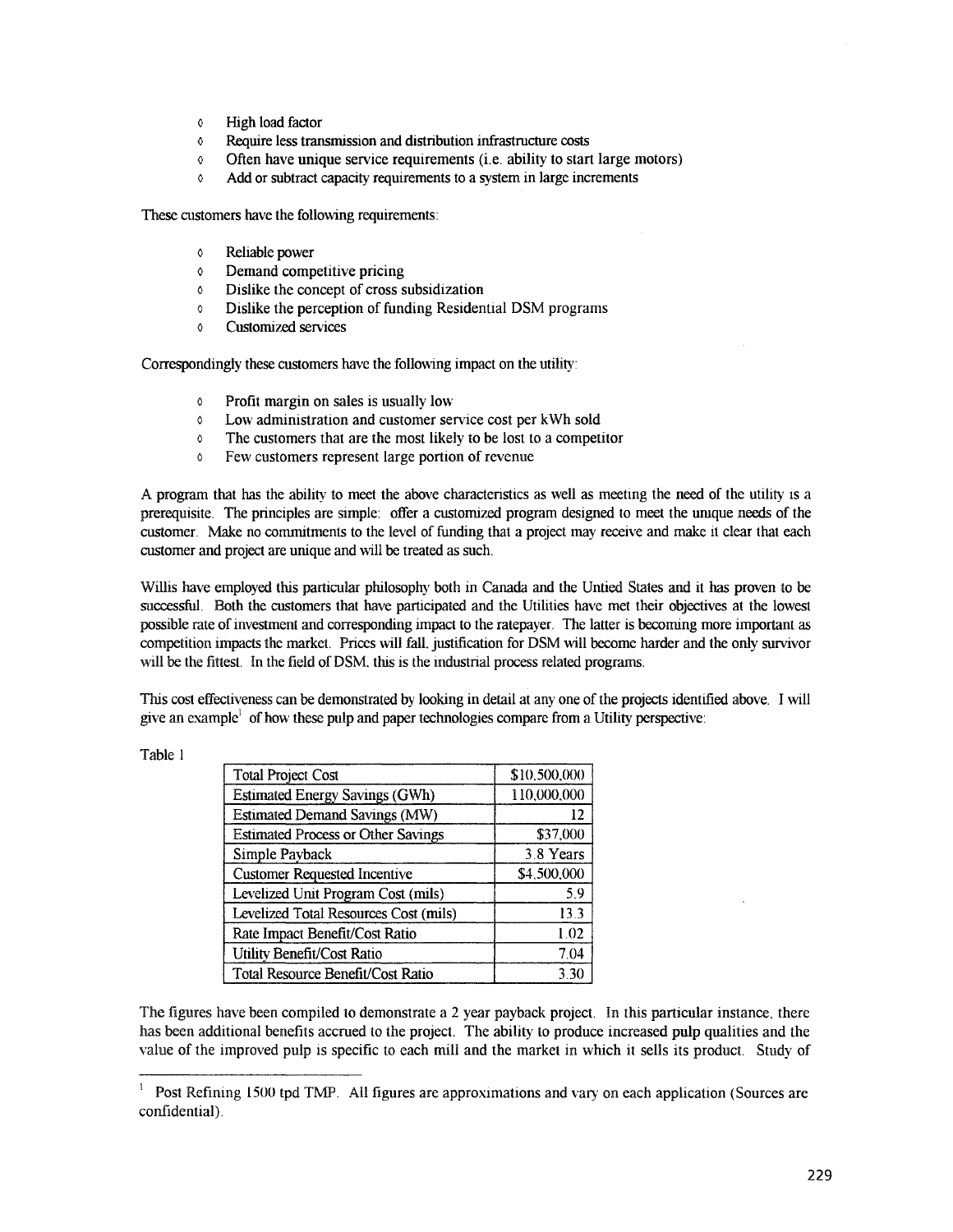the project would seem to draw a rapid conclusion for the desired win/win. Detailed examination of each and every project is required to fully access the benefits and the criteria by which the project will be valued. We can not stress enough the importance of the uniqueness of each customer and the circumstances of the projects those customers consider.

### CUSTOMER NEEDS

To date, most Utility programs have been based on the principle that the customers require incentives. For a number of years, the utilities have conditioned the customer in such a manner. This may well be appropriate for light bulbs and motors. We think this quite inappropriate for multi-million dollar projects that will impact the way the customers manufactures the product. We have found that projects of this nature can often be justified on their own merits and the Utility can offer other assistance to support the project. These have included:

- o Engineering assistance to justify the project to management and assist In the preparation of capital authorization requests
- o Project pre-monitoring to set baselines for accurate determination of project benefits
- o Technical resources
- o Assistance with R&D
- $\lozenge$  Incentives customized to the customers own requirements, this includes the amount, timing of payments and the terms of the contract

## UTILITY NEEDS

The range of services offered to the customer must be seen as value added service. In the era of competition, the customer must value the efforts of the utility. The partner relationship must be established. The utility will have to make any investment in such projects based on typically longer paybacks than the customers will tolerate. In order for this relationship to be. a win/win, the utility will need a set of criteria satisfied, as follows:

- o Established justification for undertaking energy efficiency projects (least cost supply, customer services or load shaping etc.)
- $\circ$  Long term contract for supply over the duration of the incentive investment
- o Customer to purchase value added services
- o Cost control

AU of the above shall be considered by the utility to be important. The cost control aspect is the one that is becoming increasingly more significant. DSM activity is seen as an upward pressure on rates at a time when utilities are implementing all available measures to reduce costs and correspondingly reduce pressures on rates for industrial customers. We can demonstrate that the Process Improvements type of DSM program can meet all the needs of customers and utility management.

The economics of BC Hydro's Power Smart Process Improvements<sup>12</sup> program can be summarized as follows:

Table 2

| <b>Levelized Utility Costs</b>    | .32 cents/kWh |
|-----------------------------------|---------------|
| Levelized Total Resource Costs    | .84 cents/kWh |
| Rate Impact Benefit/Cost Ratio    |               |
| Utility Benefit/Cost Ratio        |               |
| Total Resource Benefit/Cost Ratio |               |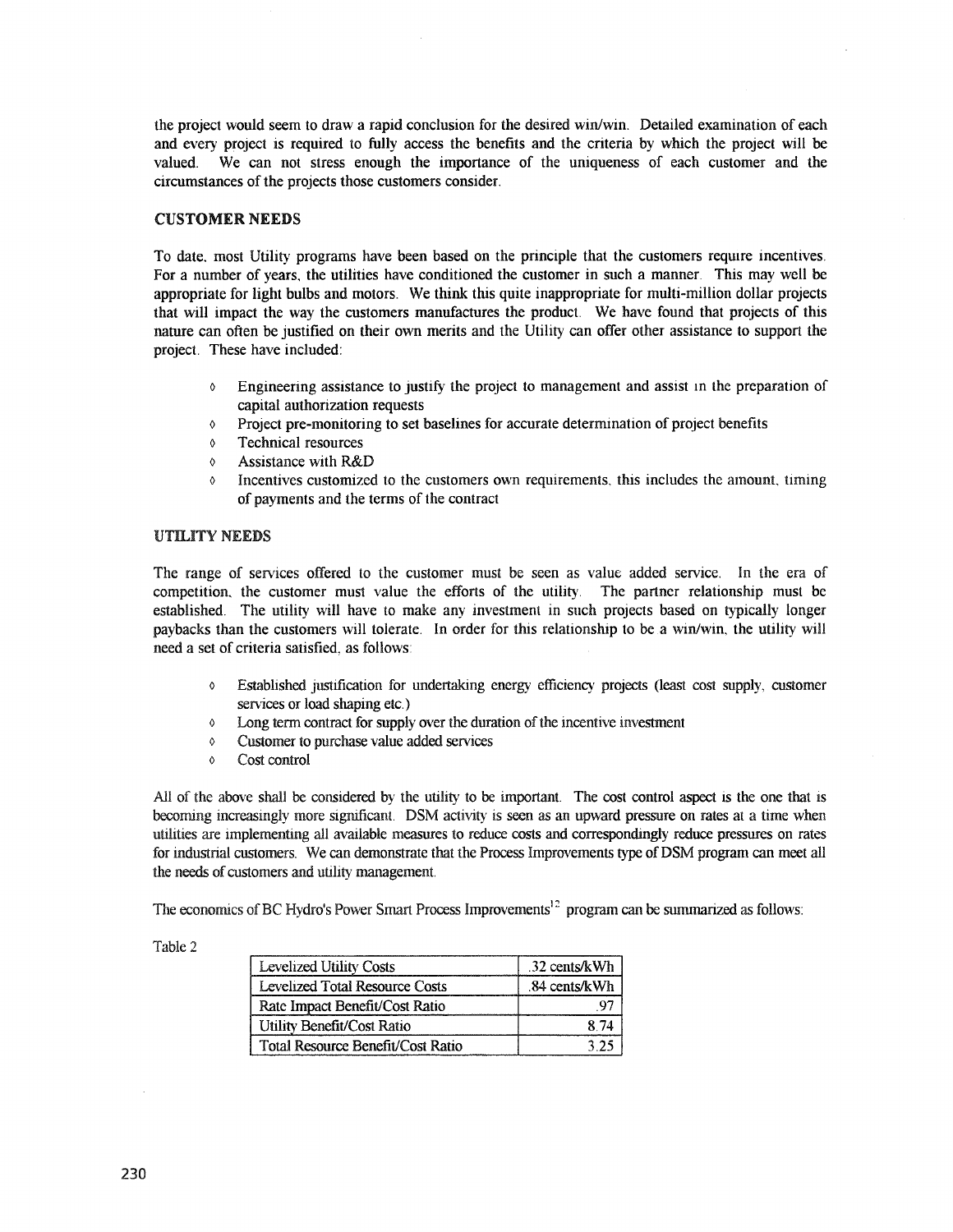#### **CONCLUSION**

I have attempted to draw on the general trend being experienced by both industries. The cut throat nature of commodity products, and the price war that suppliers face in the market place; not an environment to savor if you are a high cost producer. I do not wish to open the discussion on the potential format that deregulation/re-regulation may take. Or the physical logistics of getting an electron from British Columbia to New York City, where the cost of generation maybe 20 mils in BC and the retail value in NYC as much as 120 mils. The theme I have attempted to emphasis is the desire for a need to change in order to remain competitive. This is apparently a common objective and thus creates the potential for a win/win relationship between customer and utility. The pulp and paper sector seem to indicate that this can be achieved with small strategic short payback investments. Not every good project will fall into this criteria; therefore, the utility DSM program may fit as a partner. One such project could determine the viability of a pulp and paper customer. I ask you to consider how many residential sub-divisions it requires to replace a 120 MW pulp and paper customer with a 70% load factor?

All utility professionals have to demonstrate prudence in the design, management and operation of programs. Within a competitive business, funding of programs already competes with capital budgets required by T&D for new sub-stations and system upgrades. In the face of the customer, we must demonstrate fiscal responsibility. Everybody likes to present the big check to the President of the pulp and paper company. But what impression do you leave behind once you have left the meeting? Who benefited? If the customer received more money then they needed, and the utility simply applied a set of standard formula; I would suggest, although conditions were met, it would not be a win/win scenario. The President might be asking him/herself. "Why did they give us all that money? We only needed 50% of what they offered. Don't get me wrong. It is nice: but how many other customer are they doing this too? No wonder our rates always seem to go up." Correspondingly, customers must take some responsibility. Provide accurate information on the investment criteria for a given project. Be open and willing to share confidential information rather than seeking to maximize the incentive dollars from the utility. We must both be willing participants in this process.

I recommend that you get close to your customers, understand what they do, and what they need to do it. Do not be afraid to ask questions. Your clients are looking for ways in which you can offer them expanded and better services. We are all in business together and we have to assume that we will have to give a little to get a little back in return. An example to this activity, is the Industrial Process DSM program. Designed to meet individual customer needs. Managed and operated with equitable judgment and solid financial criteria. Has a proven track record for meeting customer needs and utility performance criteria<sup>13</sup>. For any of these mechanical pulping technologies to be implemented successfully, it will need the joint venture type investment made possible by the Process Improvements type program, resulting in a project where - Everybody Wins.

f/jon/aceee1.doc